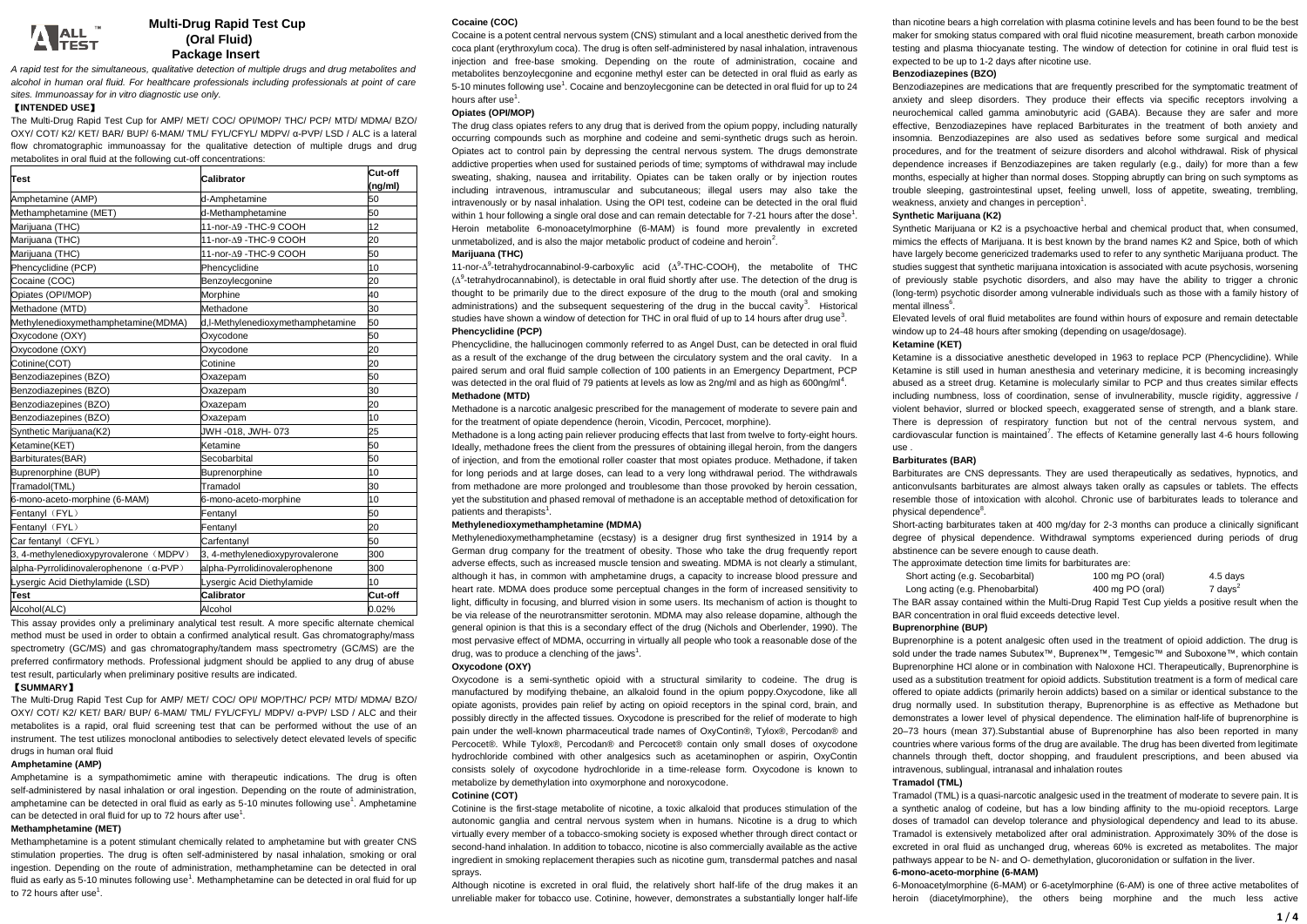[3-monoacetylmorphine](http://en.wikipedia.org/wiki/3-Monoacetylmorphine) (3-MAM). 6-MAM is rapidly created from heroin in the body, and then is either metabolized int[o morphine](http://en.wikipedia.org/wiki/Morphine) or excreted in the oral fluid. 6-MAM remains in the oral fluid for no more than 24 hours. So a oral fluid specimen must be collected soon after the last heroin use, but the presence of 6-MAM guarantees that heroin was in fact used as recently as within the last day. 6-MAM is naturally found in the brain<sup>5</sup>, but in such small quantities that detection of this compound in oral fluid virtually guarantees that heroin has recently been consumed.

#### **Fentanyl**(**FYL**)

Fentanyl, belongs to powerful narcotics analgesics, and is a special opiates receptor stimulant. Fentanyl is one of the varieties that been listed in management of United Nations "Single Convention of narcotic drug in 1961". Among the opiates agents that under international control, fentanyl is one of the most commonly used to cure moderate to severe pain<sup>5</sup>. After continuous injection of fentanyl, the sufferer will have the performance of protracted opioid abstinence syndrome, such as ataxia and irritability etc<sup>6,7</sup>, which presents the addiction after taking fentanyl in a long time. Compared with drug addicts of amphetamine, drug addicts who take fentanyl mainly have got the possibility of higher infection rate of HIV, more dangerous injection behavior and more lifelong medication overdose<sup>8</sup>.

## **Carfentanyl**(**CFYL**)

Carfentanyl is an analog of the synthetic opioid analgesic fentanyl. It is 10,000 times more potent than morphine, making it among the most potent commercially used opioids. Carfentanyl was first synthesized in 1974.<sup>9</sup> It is marketed under the trade name Wildnil as a general anaesthetic agent for large animals. <sup>10</sup> Side effects of carfentanyl are similar to those of fentanyl, which include itching, nausea and respiratory depression, which can be life-threatening.<sup>11</sup> Carfentanyl is classified as Schedule II under the Controlled Substances Act in the United States with a DEA ACSCN of 9743.

#### **3, 4-methylenedioxypyrovalerone (MDPV)**

3, 4-methylenedioxypyrovalerone (MDPV) is a psychoactive recreational drug with stimulant properties which acts as a norepinephrine-dopamine reuptake inhibitor (NDRI). It was first developed in the 1960s by a team at Boehringer Ingelheim<sup>1</sup>. MDPV remained an obscure stimulant until around 2004 when it was reportedly sold as a designer drug. Products labeled as bath salts containing MDPV were previously sold as recreational drugs in gas stations and convenience stores in the United States, similar to the marketing for Spice and K2 as incense.

MDPV is the 3,4-methylenedioxy ring-substituted analog of the compound pyrovalerone, developed in the 1960s, which has been used for the treatment of chronic fatigue and as an anorectic, but caused problems of abuse and dependence. However, despite its structural similarity, the effects of MDPV bear little resemblance to other methylenedioxy phenylalkylamine derivatives such as 3,4-methylenedioxy-N-methylamphetamine (MDMA), instead producing primarily stimulant effects with only mild entactogenic qualities<sup>12</sup>.

MDPV undergoes CYP450 2D6, 2C19, 1A2, and COMT phase 1 metabolism (liver) into methylcatechol and pyrrolidine, which in turn are glucuronated (uridine 5'-diphospho-glucuronosyl-transferase) allowing it to be excreted by the kidneys, with only a small fraction of the metabolites being excreted into the stools<sup>13</sup>. No free pyrrolidine will be detected in the oral fluid.

#### **alpha-Pyrrolidinovalerophenone(α-PVP)**

alpha-Pyrrolidinovalerophenone (also known as α-PVP, A-PVP, alpha-PVP, and Flakka) is a synthetic stimulant substance of the cathinone and pyrrolidine chemical classes. α-PVP may be quantified in blood, plasma or urine to confirm a diagnosis of poisoning in hospitalized patients or to provide evidence in a medicolegal death investigation.<sup>14</sup> It generally comes in the form of either a crystalline powder or crystallized shards which users can ingest to produce powerful but short-lived euphoric stimulant effects which are comparable to those of methamphetamine and cocaine when insufflated or vaporized. α-PVP has been reported to be the cause, or a significant contributory cause of death in suicides and overdoses caused by combinations of drugs.<sup>15</sup> It has also been linked to at least one death where it was combined with pentedrone and caused heart failure.

## **Lysergic Acid Diethylamide (LSD)**

Lysergic acid diethylamide (LSD) is a white powder or a clear, colorless liquid. LSD is manufactured from lysergic acid which occurs naturally in the ergot fungus that grows on wheat and rye. It is a Schedule I controlled substance, available in liquid, powder, tablet (microdots), and capsule form. LSD is recreationally used as a hallucinogen for its ability to alter human perception and mood. LSD is primarily used by oral administration, but can be inhaled, injected, and transdermally applied. LSD is a non-selective 5-HT agonist, may exert its hallucinogenic effect by interacting with 5-HT 2Areceptors as a partial agonist and modulating the NMDA receptor-mediated sensory, perceptual, affective and cognitive processes. LSD mimics 5-HT at 5-HT 1A receptors, producing a marked slowing of the firing rate of serotonergic neurons. LSD has a plasma half-life of 2.5-4 hours. Metabolites of LSD include N-desmethyl-LSD, hydroxy-LSD, 2-oxo-LSD, and 2-oxo-3-hydroxy-LSD .These metabolites are all inactive. **Alcohol**

Two-thirds of all adults drink alcohol<sup>16</sup>. The blood alcohol concentration at which a person becomes impaired is variable dependent upon the individual. Each individual has specific parameters that affect the level of impairment such as size, weight, eating habits and alcohol tolerance. Inappropriate consumption of alcohol can be a contributing factor to many accidents, injuries, and

#### medical conditions<sup>1</sup>

. The Multi-Drug Rapid Test Cup yields a positive result when the concentration of Alcohol in oral fluid exceeds 0.02%

#### 【**ASSAY PRINCIPLE**】

The Multi-Drug Rapid Test Cup for AMP/ MET/ COC/ OPI/ MOP/THC/ PCP/ MTD/ MDMA/ BZO/ OXY/ COT/ K2/ KET/BAR/BUP/ 6-MAM/ TML/ FYL/CFYL/ MDPV/ α-PVP/ LSD is an immunoassay based on the principle of competitive binding. Drugs that may be present in the oral fluid specimen compete against their respective drug conjugate for binding sites on their specific antibody.

During testing, a portion of the oral fluid specimen migrates upward by capillary action. A drug, if present in the oral fluid specimen below its cut-off concentration, will not saturate the binding sites of its specific antibody. The antibody will then react with the drug-protein conjugate and a visible colored line will show up in the test line region of the specific drug strip. The presence of drug above the cut-off concentration in the oral fluid specimen will saturate all the binding sites of the antibody. Therefore, the colored line will not form in the test line region.

A drug-positive oral fluid specimen will not generate a colored line in the specific test line region of the strip because of drug competition, while a drug-negative oral fluid specimen will generate a line in the test line region because of the absence of drug competition.

To serve as a procedural control, a colored line will always appear at the control line region, indicating that proper volume of specimen has been added and membrane wicking has occurred. 【**ALCOHOL PRINCIPLE**】

## The oral fluid Alcohol Rapid Test consists of a plastic strip with a reaction pad attached at the tip. On contact with solutions of alcohol, the reaction pad will rapidly turn colors depending on the concentration of alcohol present. The pad employs a solid-phase chemistry which uses a highly specific enzyme reaction.

#### 【**REAGENTS**】

The test contains membrane strips coated with drug-protein conjugates (purified bovine albumin) on the test line, a goat polyclonal antibody against gold-protein conjugate at the control line, and a dye pad which contains colloidal gold particles coated with mouse monoclonal antibody specific to Amphetamine, Methamphetamine, Cocaine, Opiates, Morphine, A<sup>9</sup>-THC-COOH, Phencyclidine, Methadone, Methylenedioxymethamphetamine ,Oxycodone, Cotinine, Benzodiazepines, Ketamine, Barbiturate, Buprenorphin,Fentanyl, Tramadol, 6-mono-aceto-morphine, Carfentanyl, 3,4-methylenedioxypyrovalerone,alpha-Pyrrolidinovalerophenone, Lysergic acid diethylamide and Synthetic Marijuana .

#### 【**ALCOHOL REAGENTS**】

Tetramethylbenzidine

Alcohol Oxidase (EC 1.1.3.13) Peroxidase (EC 1.11.1.7) Other additives

#### 【**PRECAUTIONS**】

- Do not use after the expiration date.
- The test should remain in the sealed pouch until use.
- Oral fluid is not classified as biological hazard unless derived from a dental procedure.
- The used collector and Cup should be discarded according to local regulations.

## 【**ALCOHOL PRECAUTIONS**】

Test materials that have been exposed to oral fluid should be treated as potentially infectious. Do not use the Oral fluid Alcohol Rapid Test after the expiration date marked on the foil package. 【**STORAGE AND STABILITY**】

Store as packaged in the sealed pouch at 2-30°C. The test is stable through the expiration date printed on the sealed pouch. The test Cup must remain in the sealed pouch until use. **DO NOT FREEZE**. Do not use beyond the expiration date.

#### 【**ALCOHOL STORAGE AND STABILITY**】

The Alcohol Rapid Test is to be stored at 2-30°C in its sealed foil package. If storage temperatures exceed 30°C, the test performance may degrade. If the product is refrigerated, the Oral fluid Alcohol Rapid Test must be brought to room temperature prior to opening the pouch.

## 【**SPECIMEN COLLECTION AND PREPARATION**】

The oral fluid specimen should be collected using the collector provided with the kit. Follow the detailed Directions for Use below. No other collection Cup should be used with this assay. Oral fluid collected at any time of the day may be used.

When testing cards with Alcohol storage of oral fluid specimens should not exceed 2 hours at room temperature or 4 hours refrigerated prior to testing.

# 【**MATERIALS**】

## **Materials Provided**

 Test Cups Collectors Procedure Card • ALC Color chart(when applicable) • Package insert

**Materials Required but Not Provided**

#### **Compart** 【**DIRECTIONS FOR USE**】

**Allow the test Cup, specimen, and/or controls to reach room temperature (15-30°C) prior to testing. Instruct the donor to not place anything in the mouth including food, drink, gum or** 

#### **tobacco products for at least 10 minutes prior to collection.**

1. Remove the collector from the sealed pouch and collect oral fluid specimen as follows:

**Important:** Place the tongue against the upper and lower jaws and roots to enrich the oral fluid before oral fluid collection.

Insert the sponge end into the mouth, actively swab around the gums on both sides of the mouth and under the tongue and chew the sponge tenderly, place the sponge end under the tongue for a total of **2-3 minutes** until the sponge becomes fully saturated.

Gently pressing the sponge between the tongue and teeth will assist saturation. No hard spots should be felt on the sponge when saturated.

2. Remove the collector from the mouth. Place saturated oral fluid collector into test cup and screw the collector to press sponge fully to release oral fluid. Place the test cup on a clean and level surface. Remove the peel off label, **wait for the flow to appear in test windows and start a timer.**

If the sample does not migrate in the test cup even after 3 minutes, please rotate the cup 4-5 times.

#### 3. Read the test results at **3-10 minutes**.

If all lines are clearly visible at 3 minutes or sooner, then the test can be interpreted as negative and discarded. If any lines are not visible at 3 minutes, then the test should be re-read at 10 minutes.

4. **For Alcohol strip, when applicable, the results should be read at 2 minutes.** Compare the color of the reaction pad with the chart provided separately/on foil pouch to determine the relative oral fluid alcohol level.



## 【**INTERPRETATION OF RESULTS**】

(Please refer to the previous illustration)

**NEGATIVE:\* A colored line appears in the Control region (C) and colored line appear in the Test region (T).** This negative result means that the concentration in the oral fluid sample are below the designated cut-off levels for a particular drug tested.

**\*NOTE:** The shade of the colored lines(s) in the Test region (T) may vary. The result should be considered negative whenever there is even a faint line.

**POSITIVE:\* A colored line appears in the Control region (C) and NO line appears in the Test region (T).** The positive result means that the drug concentration in the oral fluid sample is greater than the designated cut-off for a specific drug.

**INVALID:\* No line appears in the Control region (C).** Insufficient specimen volume or incorrect procedural techniques are the most likely reasons for Control line failure. Read the directions again and repeat the test with a new test. If the result is still invalid, contact your manufacturer.

#### 【**ALCOHOL STRIP INTERPRETATION**】

**Positive:** The **Oral fluid Alcohol Rapid Test** will produce a color change in the presence of oral fluid alcohol. The color will range from light blue color at 0.02% relative oral fluid alcohol concentration to a dark blue color near 0.30% relative oral fluid alcohol concentration. Color pads are provided within this range to allow an approximation of relative oral fluid alcohol concentration. The test may produce colors that appear to be between adjacent color pads.

NOTE: The Oral fluid Alcohol Rapid Test is very sensitive to the presence of alcohol. A blue color that is lighter than the 0.02% color pad should be interpreted as being positive to the presence of alcohol in oral fluid.

**Negative:** When the oral fluid Alcohol Rapid Test shows no color change this should be interpreted as a negative result indicating that alcohol has not been detected.

**Invalid**: If the color pad has a blue color before applying oral fluid sample, do not use the test. NOTE: A result where the outer edges of the color pad produces a slight color but the majority of the pad remains colorless the test should be repeated to ensure complete saturation of the pad with oral fluid. The test is not reusable.

#### 【**QUALITY CONTROL**】

A procedural control is included in the test. A colored line appearing in the control region (C) is considered an internal procedural control. It confirms sufficient specimen volume, adequate membrane wicking and correct procedural technique.

## 【**LIMITATIONS**】

1. The Multi-Drug Rapid Test Cup provides only a qualitative, preliminary analytical result. A secondary analytical method must be used to obtain a confirmed result. Gas chromatography/ mass spectrometry (GC/MS) or gas chromatography/tandem mass spectrometry (GC/MS/MS) is preferred confirmatory methods.<sup>18</sup>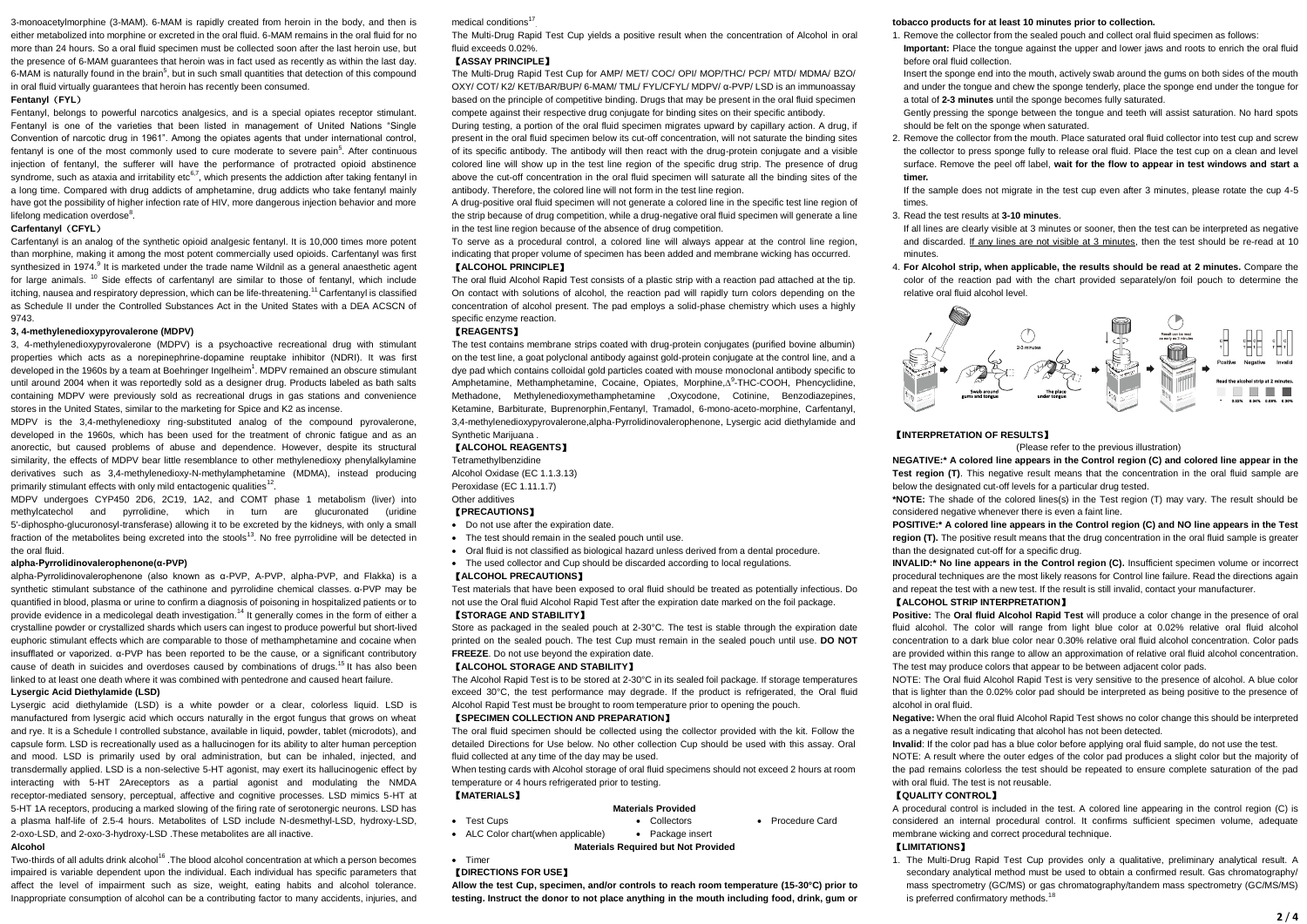- 2. A positive test result does not indicate the concentration of drug in the specimen or the route of administration.
- 3. A negative result may not necessarily indicate a drug-free specimen. Drug may be present in the specimen below the cutoff level of the assay.

# 【**ALCOHOL LIMITATIONS**】

- 1. The **Oral fluid Alcohol Rapid Test** is highly sensitive to the presence of alcohol. Alcohol vapors in the air are sometimes detected by the **Oral fluid Alcohol Rapid Test**. Alcohol vapors are present in many institutions and homes. Alcohol is a component in many household products such as disinfectant, deodorizers, perfumes, and glass cleaners. If the presence of alcohol vapors is suspected, the test should be performed in an area known to be free of vapors.
- 2. Ingestion or general use of over-the-counter medications and products containing alcohol can produce positive results.

# 【**PERFORMANCE CHARACTERISTICS**】

## **Analytical Sensitivity**

A Phosphate-buffered saline (PBS) pool was spiked with drugs to target concentrations of  $\pm$  50% cut-off, 25% cut-off and +300% cut-off and tested with the Multi-Drug Rapid Test Cup. The results are summarized below.

| <b>Drug Concentration</b> |                                                                                                                                                                                  | AMP           |                          |                | <b>MET</b>     |                |                               | THC <sub>12</sub> |             |                | COT            |                | <b>PCP</b>     |             |               | FYL50        |                | COC                      |                |
|---------------------------|----------------------------------------------------------------------------------------------------------------------------------------------------------------------------------|---------------|--------------------------|----------------|----------------|----------------|-------------------------------|-------------------|-------------|----------------|----------------|----------------|----------------|-------------|---------------|--------------|----------------|--------------------------|----------------|
| Cut-off Range             |                                                                                                                                                                                  |               | $\ddot{}$                |                |                | $\ddot{}$      |                               | $\ddot{}$         |             |                | $\ddot{}$      |                |                | $\ddot{}$   |               |              | $\ddot{}$      |                          | $\ddot{}$      |
| 0% Cut-off                |                                                                                                                                                                                  | 30            | 0                        | 30             |                | 0              | 30                            | 0                 |             | 30             | 0              | 30             |                | 0           |               | 30           | 0              | 30                       | 0              |
| -50% Cut-off              |                                                                                                                                                                                  | 30            | 0                        | 30             |                | 0              | 30                            | 0                 |             | 30             | 0              | 30             |                | 0           | 30            |              | 0              | 30                       | 0              |
| -25% Cut-off              |                                                                                                                                                                                  | 27            | 3                        | 28             |                | $\overline{2}$ | 27                            | 3                 |             | 25             | 5              | 25             |                | 5           | 27            |              | 3              | 27                       | 3              |
| Cut-off                   |                                                                                                                                                                                  | 15            | 15                       | 16             |                | 14             | 12                            | 18                |             | 20             | 10             | 14             |                | 16          |               | 15           | 15             | 15                       | 15             |
| +25% Cut-off              |                                                                                                                                                                                  | 7             | 23                       | 6              |                | 24             | 8                             | 22                |             | 7              | 23             | 10             |                | 20          | 8             |              | 22             | 8                        | 22             |
| +50% Cut-off              |                                                                                                                                                                                  | 0             | 30                       | 0              |                | 30             | 0                             | 30                |             | 0              | 30             | 0              |                | 30          | 0             |              | 30             | 0                        | 30             |
| +300% Cut-off             |                                                                                                                                                                                  | 0             | 30                       | 0              |                | 30             | $\Omega$                      | 30                |             | $\Omega$       | 30             | $\Omega$       |                | 30          | $\Omega$      |              | 30             | 0                        | 30             |
|                           |                                                                                                                                                                                  |               |                          |                |                |                |                               |                   |             |                |                |                |                |             |               |              |                |                          |                |
| Drug Concentration        |                                                                                                                                                                                  | <b>TML</b>    |                          | <b>BZO20</b>   |                |                | FYL20                         |                   | <b>CFYL</b> |                | <b>MDPV</b>    |                |                | α-PVP       |               | KET          |                |                          | 6-MAM          |
| Cut-off Range             | $\overline{a}$                                                                                                                                                                   | $\ddot{}$     | $\overline{\phantom{a}}$ |                | $\ddot{}$      | ٠              | $\ddot{}$                     | ÷                 |             | $\ddot{}$      | ÷              | $\ddot{}$      | ÷              | $\ddot{}$   |               | ÷            | $\ddot{}$      |                          | +              |
| 0% Cut-off                | 30                                                                                                                                                                               | 0             | 30                       |                | 0              | 30             | 0                             | 30                |             | 0              | 30             | 0              | 30             | 0           |               | 30           | 0              | 30                       | 0              |
| -50% Cut-off              | 30                                                                                                                                                                               | 0             | 30                       |                | 0              | 30             | 0                             | 30                |             | 0              | 30             | 0              | 30             | 0           |               | 30           | 0              | 30                       | 0              |
| -25% Cut-off              | 27                                                                                                                                                                               | 3             | 25                       |                | 5              | 26             | 4                             | 25                |             | 5              | 27             | 3              | 26             | 4           |               | 26           | $\overline{4}$ | 28                       | $\overline{2}$ |
| Cut-off                   | 13                                                                                                                                                                               | 17            | 13                       |                | 17             | 15             | 15                            | 15                |             | 15             | 20             | 10             | 19             | 11          |               | 18           | 12             | 20                       | 10             |
| +25% Cut-off              | 7                                                                                                                                                                                | 23            | 4                        |                | 26             | 3              | 27                            | $\overline{7}$    |             | 23             | $\overline{4}$ | 26             | 6              | 24          |               | 8            | 22             | $\overline{2}$           | 28             |
| +50% Cut-off              | 0                                                                                                                                                                                | 30            | 0                        |                | 30             | 0              | 30                            | 0                 |             | 30             | 0              | 30             | 0              |             | 30            | 0            | 30             | 0                        | 30             |
| +300% Cut-off             | 0                                                                                                                                                                                | 30            | 0                        |                | 30             | 0              | 30                            | 0                 |             | 30             | 0              | 30             | 0              | 30          |               | 0            | 30             | 0                        | 30             |
|                           |                                                                                                                                                                                  |               |                          |                |                |                |                               |                   |             |                |                |                |                |             |               |              |                |                          |                |
| Drug Concentration        | OPI/MOP                                                                                                                                                                          |               |                          | K <sub>2</sub> |                |                | <b>MTD</b>                    |                   |             | OXY20          |                |                | <b>MDMA</b>    |             |               | <b>BZO50</b> |                | <b>BAR</b>               |                |
| Cut-off Range             |                                                                                                                                                                                  | +             |                          | ٠              | $\ddot{}$      |                |                               | +                 |             |                | +              |                | $\ddot{}$      |             |               |              | +              |                          | $\ddot{}$      |
| 0% Cut-off                | 30                                                                                                                                                                               | 0             |                          | 30             | 0              |                | 30                            | 0                 |             | 30             | 0              | 30             | 0              |             | 30            |              | 0              | 30                       | 0              |
| -50% Cut-off              | 30                                                                                                                                                                               | $\mathbf 0$   |                          | 30             | 0              |                | 30                            | 0                 |             | 30             | 0              | 30             | 0              |             | 30            |              | 0              | 30                       | 0              |
| -25% Cut-off              | 27                                                                                                                                                                               | 3             |                          | 26             | $\overline{4}$ |                | 25                            | 5                 |             | 27             | 3              | 26             | $\overline{4}$ |             | 25            |              | 5              | 25                       | 5              |
| Cut-off                   | 13                                                                                                                                                                               | 17            |                          | 15             | 15             |                | 15                            | 15                |             | 20             | 10             | 19             | 11             |             | 13            |              | 17             | 18                       | 12             |
| +25% Cut-off              | 7                                                                                                                                                                                | 23            |                          | 3              | 27             |                | 7                             | 23                |             | 4              | 26             | 6              | 24             |             | 4             |              | 26             | 8                        | 22             |
| +50% Cut-off              | 0                                                                                                                                                                                | 30            |                          | 0              | 30             |                | 0                             | 30                |             | 0              | 30             | 0              | 30             |             | 0             |              | 30             | 0                        | 30             |
| +300% Cut-off             | 0                                                                                                                                                                                | 30            |                          | 0              | 30             |                | 0                             | 30                |             | 0              | 30             | 0              | 30             |             | 0             |              | 30             | 0                        | 30             |
|                           |                                                                                                                                                                                  |               |                          |                |                |                |                               |                   |             |                |                |                |                |             |               |              |                |                          |                |
| <b>Drug Concentration</b> |                                                                                                                                                                                  | THC20         |                          |                | THC50          |                | OXY50                         |                   |             |                | <b>LSD</b>     |                | <b>BZO30</b>   |             |               | <b>BZO10</b> |                | <b>BUP</b>               |                |
| Cut-off Range             |                                                                                                                                                                                  | $\frac{1}{2}$ | $\ddot{}$                | $\overline{a}$ |                | $\ddot{}$      | $\frac{1}{2}$                 | $\ddot{}$         |             | $\overline{a}$ | $\ddot{}$      | $\overline{a}$ |                | $\ddot{}$   | $\frac{1}{2}$ |              | $\ddot{}$      | $\overline{\phantom{a}}$ | $\ddot{}$      |
| 0% Cut-off                |                                                                                                                                                                                  | 30            | 0                        | 30             |                | 0              | 30                            | 0                 |             | 30             | 0              | 30             |                | 0           | 30            |              | 0              | 30                       | 0              |
| -50% Cut-off              |                                                                                                                                                                                  | 30            | 0                        | 30             |                | 0              | 30                            | 0                 |             | 30             | 0              | 30             |                | $\mathbf 0$ | 30            |              | 0              | 30                       | 0              |
| -25% Cut-off              |                                                                                                                                                                                  | 27            | 3                        | 27             |                | 3              | 27                            | 3                 |             | 26             | 4              | 25             |                | 5           | 26            |              | 4              | 26                       | 4              |
| Cut-off                   |                                                                                                                                                                                  | 12            | 18                       | 14             |                | 16             | 20                            | 10                |             | 16             | 14             | 13             |                | 17          | 19            |              | 11             | 14                       | 16             |
| +25% Cut-off              |                                                                                                                                                                                  | 8             | 22                       | 9              |                | 21             | 4                             | 26                |             | 7              | 23             | $\overline{4}$ |                | 26          | 6             |              | 24             | 10                       | 20             |
| +50% Cut-off              |                                                                                                                                                                                  | 0             | 30                       | 0              |                | 30             | 0                             | 30                |             | 0              | 30             | 0              |                | 30          | 0             |              | 30             | 0                        | 30             |
| +300% Cut-off             |                                                                                                                                                                                  | $\Omega$      | 30                       | 0              |                | 30             | $\Omega$                      | 30                |             | $\Omega$       | 30             | $\Omega$       |                | 30          | $\Omega$      |              | 30             | $\Omega$                 | 30             |
|                           |                                                                                                                                                                                  |               |                          |                |                |                | <b>Analytical Specificity</b> |                   |             |                |                |                |                |             |               |              |                |                          |                |
|                           | The following table lists the concentration of compounds (ng/mL) above which the Multi-Drug Rapid                                                                                |               |                          |                |                |                |                               |                   |             |                |                |                |                |             |               |              |                |                          |                |
|                           | Test Cup for AMP/ MET/ COC/ OPI/ MOP/THC/ PCP/ MTD/ MDMA/ BZO/ OXY/ COT/ K2/ KET/<br>BAR/ BUP/ 6-MAM/ TML/ FYL/CFYL/ MDPV/ α-PVP/ LSD identified positive results at a read time |               |                          |                |                |                |                               |                   |             |                |                |                |                |             |               |              |                |                          |                |
|                           |                                                                                                                                                                                  |               |                          |                |                |                |                               |                   |             |                |                |                |                |             |               |              |                |                          |                |

| Compound          | na/ml | Compound                            | ng/ml |  |  |
|-------------------|-------|-------------------------------------|-------|--|--|
| Amphetamine (AMP) |       |                                     |       |  |  |
| d-Amphetamine     | 50    | p-Hydroxyamphetamine                | 100   |  |  |
| d/l-Amphetamine   | 100   | $(+)$ 3,4-Methylenedioxyamphetamine | 100   |  |  |

|                                   |                 | (MDA)                                   |              |
|-----------------------------------|-----------------|-----------------------------------------|--------------|
| ß-Phenylethylamine                | 25,000          | I-Amphetamine                           | 25,000       |
| Tryptamine                        |                 | 12,500 Methoxyphenamine                 | 12,500       |
|                                   |                 | Methamphetamine (MET)                   |              |
| d-Methamphetamine                 | 50              | -Phenylephrine (R)-(-)-Phenylephrine    | 6,250        |
| Fenfluramine                      | 60,000          | Procaine                                | 2,000        |
| p-Hydroxymethamphetamine          | 400             | (1R,2S) - (-) Ephedrine                 | 400          |
| Methoxyphenamine                  | 25,000          | Ephedrine                               | 400          |
| Mephentermine                     | 1,500           | Benzphetamine                           | 25,000       |
| 3,4-Methylenedioxymethampheta     | 50              |                                         |              |
| mine (MDMA)                       |                 |                                         |              |
| 11-nor-A9 -THC-9 COOH             | 12              | Marijuana (THC12)                       |              |
|                                   | 12,500          | $\Delta$ 9 -THC<br>11-nor-A8-THC-9 COOH | 10,000<br>12 |
| Cannabinol<br><b>A8-THC</b>       | 6,000           |                                         |              |
|                                   |                 | Marijuana (THC50)                       |              |
| 11-nor-A <sup>9</sup> -THC-9 COOH | 50              | $\Delta^9$ -THC                         | 40,000       |
| Cannabinol                        | 50,000          | 11-nor-A <sup>8</sup> -THC-9 COOH       | 40           |
| $V_{\rm g}$ -THC                  | 25,000          |                                         |              |
|                                   |                 | Marijuana (THC20)                       |              |
| 11-nor-A <sup>9</sup> -THC-9 COOH | 20              | $\Delta^9$ -THC                         | 17,000       |
| Cannabinol                        | 20,000          | 11-nor-A <sup>8</sup> -THC-9 COOH       | 15           |
| $\mathcal{V}_8$ -THC              | 10,000          |                                         |              |
|                                   |                 | Cocaine (COC)                           |              |
| Benzoylecgonine                   | 20              | Ecgonine                                | 1,500        |
| Cocaine                           | 20              | Ecgonine methyl ester                   | 12,500       |
| Cocaethylene                      | 30              |                                         |              |
|                                   |                 | Opiates (OPI)                           |              |
| Morphine                          | 40              | Norcodeine                              | 6,250        |
| Codeine                           | 25              | Normorphine                             | 25,000       |
| Ethylmorphine                     | 25              | Nalorphine                              | 10,000       |
| Hydromorphine                     | 100             | Oxymorphone                             | 25,000       |
| Hydrocodone                       | 100             | Thebaine                                | 2,000        |
| evorphanol                        | 400             | Diacetylmorphine (Heroin)               | 50           |
| Oxycodone                         | 25,000          | 6-Monoacetylmorphine                    | 25           |
| Morphine 3-β-D-Glucuronide        | 50              |                                         |              |
|                                   |                 | Phencyclidine (PCP)                     |              |
| Phencyclidine                     | 10              | 4-Hydroxyphencyclidine                  | 2,500        |
|                                   |                 | OXYCODONE (OXY20)                       |              |
| Oxycodone                         | 20              | Hydromorphone                           | 10,000       |
| Oxymorphone                       | 40              | Naloxone                                | 5,000        |
| evorphanol                        | 10,000          | Naltrexone                              | 5,000        |
| Hydrocodone                       | 1,500           |                                         |              |
|                                   |                 | Oxycodone (OXY50)                       |              |
| Oxycodone                         | 50<br>100       | Hydromorphone<br>Naloxone               | 20,000       |
| Oxymorphone                       |                 | Naltrexone                              | 10,000       |
| Levorphanol<br>Hydrocodone        | 20,000<br>3,000 |                                         | 10,000       |
|                                   |                 | Cotinine (COT)                          |              |
|                                   | 20              | (-)-Nicotine                            | 300          |
| (-)-Cotinine                      |                 | Synthetic Marijuana (K2)                |              |
| JWH-018<br>5-Pentanoic<br>acid    | 25              | JWH-018 5-Hydroxypentyl metabolite      | 250          |
| metabolite                        |                 |                                         |              |
| JWH-073<br>4-butanoic<br>acid     | 25              | JWH-073 4-Hydroxybutyl metabolite       | 250          |
| metabolite                        |                 |                                         |              |
| JWH-018<br>4-Hydroxypentyl        | 200             |                                         |              |
| metabolite                        |                 |                                         |              |
|                                   |                 | Benzodiazepines (BZO50)                 |              |
| Alprazolam                        | 25              | Flunitrazepam                           | 25           |
| a-hydroxyalprazolam               | 250             | (±) Lorazepam                           | 500          |
| Bromazepam                        | 130             | RS-Lorazepamglucuronide                 | 25           |
| Chlordiazepoxide                  | 130             | Midazolam                               | 1,000        |
| Clobazam                          | 25              | Nitrazepam                              | 25           |
| Clonazepam                        | 65              | Norchlordiazepoxide                     | 25           |
| Clorazepatedipotass               |                 | Nordiazepam                             | 130          |

| Delorazepam                       | 130   | Oxazepam                             | 50     |  |  |
|-----------------------------------|-------|--------------------------------------|--------|--|--|
| Desalkylflurazepam                | 25    | Temazepam                            | 25     |  |  |
| Diazepam                          | 250   | Triazolam                            | 500    |  |  |
| Estazolam                         | 1,000 |                                      |        |  |  |
| Benzodiazepines (BZO30)           |       |                                      |        |  |  |
| Alprazolam                        | 15    | Flunitrazepam                        | 15     |  |  |
| a-hydroxyalprazolam               | 150   | (±) Lorazepam                        | 300    |  |  |
| Bromazepam                        | 75    | RS-Lorazepamglucuronide              | 15     |  |  |
| Chlordiazepoxide                  | 75    | Midazolam                            | 600    |  |  |
| Clobazam                          | 15    | Nitrazepam                           | 15     |  |  |
| Clonazepam                        | 40    | Norchlordiazepoxide                  | 15     |  |  |
| Clorazepatedipotass               | 40    | Nordiazepam                          | 75     |  |  |
| Delorazepam                       | 75    | Oxazepam                             | 30     |  |  |
| Desalkylflurazepam                | 15    | Temazepam                            | 15     |  |  |
| Diazepam                          | 150   | Triazolam                            | 300    |  |  |
| Estazolam                         | 600   |                                      |        |  |  |
|                                   |       | Benzodiazepines (BZO20)              |        |  |  |
| Alprazolam                        | 10    | Flunitrazepam                        | 10     |  |  |
| a-hydroxyalprazolam               | 100   | (±) Lorazepam                        | 200    |  |  |
| Bromazepam                        | 50    | RS-Lorazepamglucuronide              | 10     |  |  |
| Chlordiazepoxide                  | 50    | Midazolam                            | 400    |  |  |
| Clobazam                          | 10    | Nitrazepam                           | 10     |  |  |
| Clonazepam<br>Clorazepatedipotass | 25    | Norchlordiazepoxide                  | 10     |  |  |
|                                   | 25    | Nordiazepam                          | 50     |  |  |
| Delorazepam                       | 50    | Oxazepam                             | 20     |  |  |
| Desalkylflurazepam                | 10    | Temazepam                            | 10     |  |  |
| Diazepam                          | 100   | Triazolam                            | 200    |  |  |
| Estazolam                         | 400   |                                      |        |  |  |
|                                   |       | Benzodiazepines (BZO10)              |        |  |  |
| Alprazolam                        | 10    | Flunitrazepam                        | 10     |  |  |
| a-hydroxyalprazolam               | 80    | (±) Lorazepam                        | 150    |  |  |
| Bromazepam                        | 50    | RS-Lorazepamglucuronide              | 10     |  |  |
| Chlordiazepoxide                  | 50    | Midazolam                            | 300    |  |  |
| Clobazam                          | 10    | Nitrazepam                           | 10     |  |  |
| Clonazepam                        | 25    | Norchlordiazepoxide                  | 10     |  |  |
| Clorazepatedipotass               | 25    | Nordiazepam                          | 50     |  |  |
| Delorazepam                       | 50    | Oxazepam                             | 10     |  |  |
| Desalkylflurazepam                | 10    | Temazepam                            | 10     |  |  |
| Diazepam                          | 800   | Triazolam                            | 1500   |  |  |
| Estazolam                         | 300   |                                      |        |  |  |
|                                   |       | Methadone (MTD)                      |        |  |  |
| Methadone                         | 30    | LAAM                                 | 200    |  |  |
| Disopyramide                      | 400   | Doxylamine                           | 12,500 |  |  |
| (+)-Chlorpheniramine              | 6,250 | Nor-LAAM                             | 12,500 |  |  |
|                                   |       | Methylenedioxymethamphetamine (MDMA) |        |  |  |
| $(\pm)$                           | 50    | 3,4-Methylenedioxyethyl-amphetamine  | 30     |  |  |
| 3,4-Methylenedioxymethampheta     |       | (MDE)                                |        |  |  |
| mine HCI (MDMA)                   |       |                                      |        |  |  |
| $(\pm)$                           | 300   | I-Methamphetamine                    | 25,000 |  |  |
| 3,4-Methylenedioxyamphetamine     |       |                                      |        |  |  |
| HCI (MDA)                         |       |                                      |        |  |  |
|                                   |       | Ketamine(KET)                        |        |  |  |
| Ketamine                          | 50    | Mephentermine                        | 1250   |  |  |
| Tetrahydrozoline                  | 20    | Phencyclidine                        | 625    |  |  |
| Benzphetamine                     | 1250  | (1R, 2S) - (-)-Ephedrine             | 5000   |  |  |
| d-Methamphetamine                 | 1250  | Promazine                            | 1250   |  |  |
| (+)Chlorpheniramine               | 1250  | 4-Hydroxyphencyclidine               | 2500   |  |  |
| l-Methamphetamine<br>Clonidine    | 2500  | Promethazine                         | 1250   |  |  |
|                                   | 5000  | Levorphanol                          | 2500   |  |  |
| Methoxyphenamine                  | 625   | Thioridazine                         | 2500   |  |  |
| Disopyramide                      | 625   | MDE                                  | 2500   |  |  |
| d-Norpropoxyphene                 | 625   | Meperidine                           | 1250   |  |  |
| EDDP                              | 2500  | Dextromethorphan                     | 75     |  |  |
| Pentazocine                       | 1250  | (+)3,4-Methylendioxymethamphetamin   | 5000   |  |  |
|                                   |       | e (MDMA)                             |        |  |  |